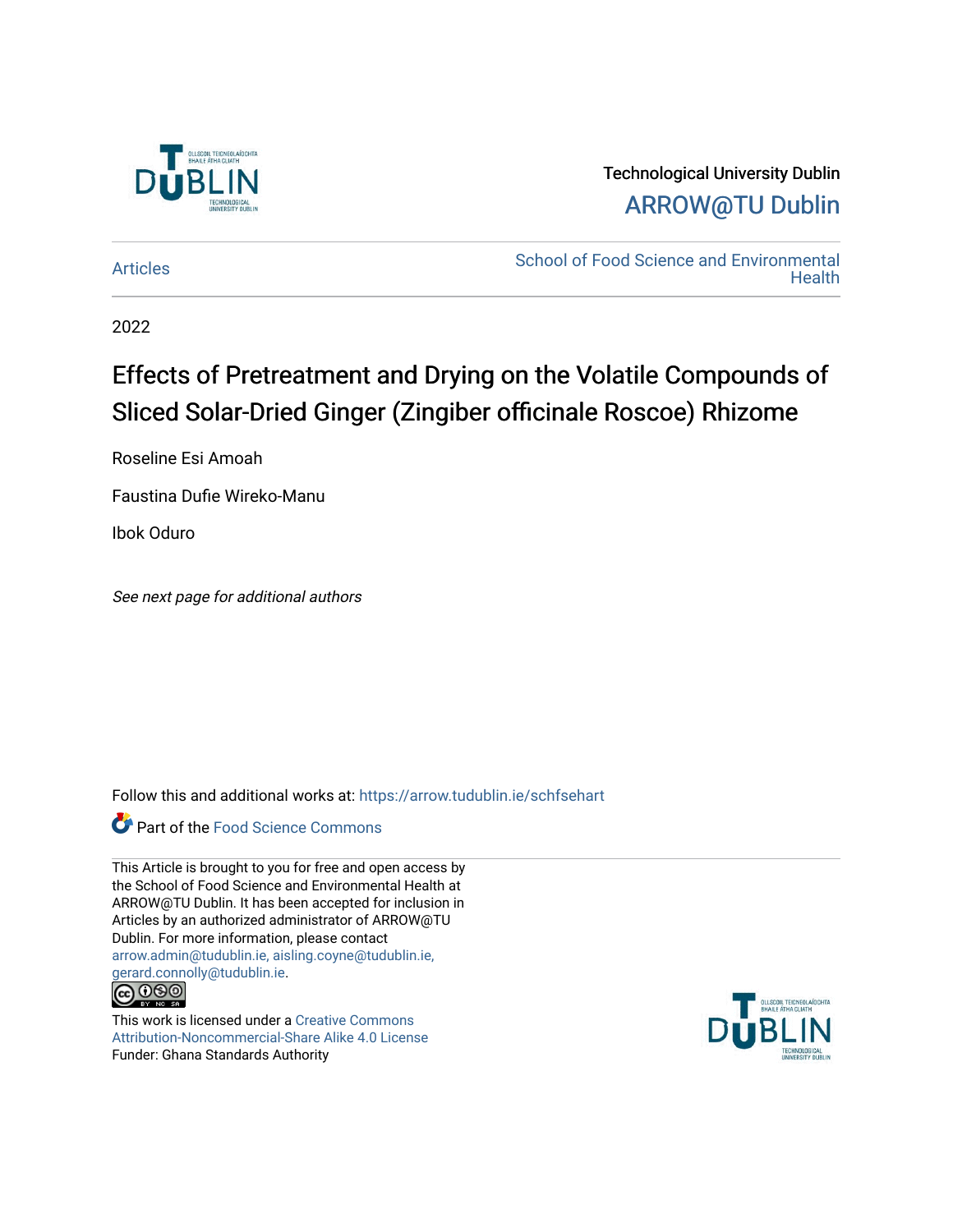### Authors

Roseline Esi Amoah, Faustina Dufie Wireko-Manu, Ibok Oduro, Firibu Kwesi Saalia, William Otoo Ellis, Alexander Dodoo, Charles Dermont, and Maame Ekua Manful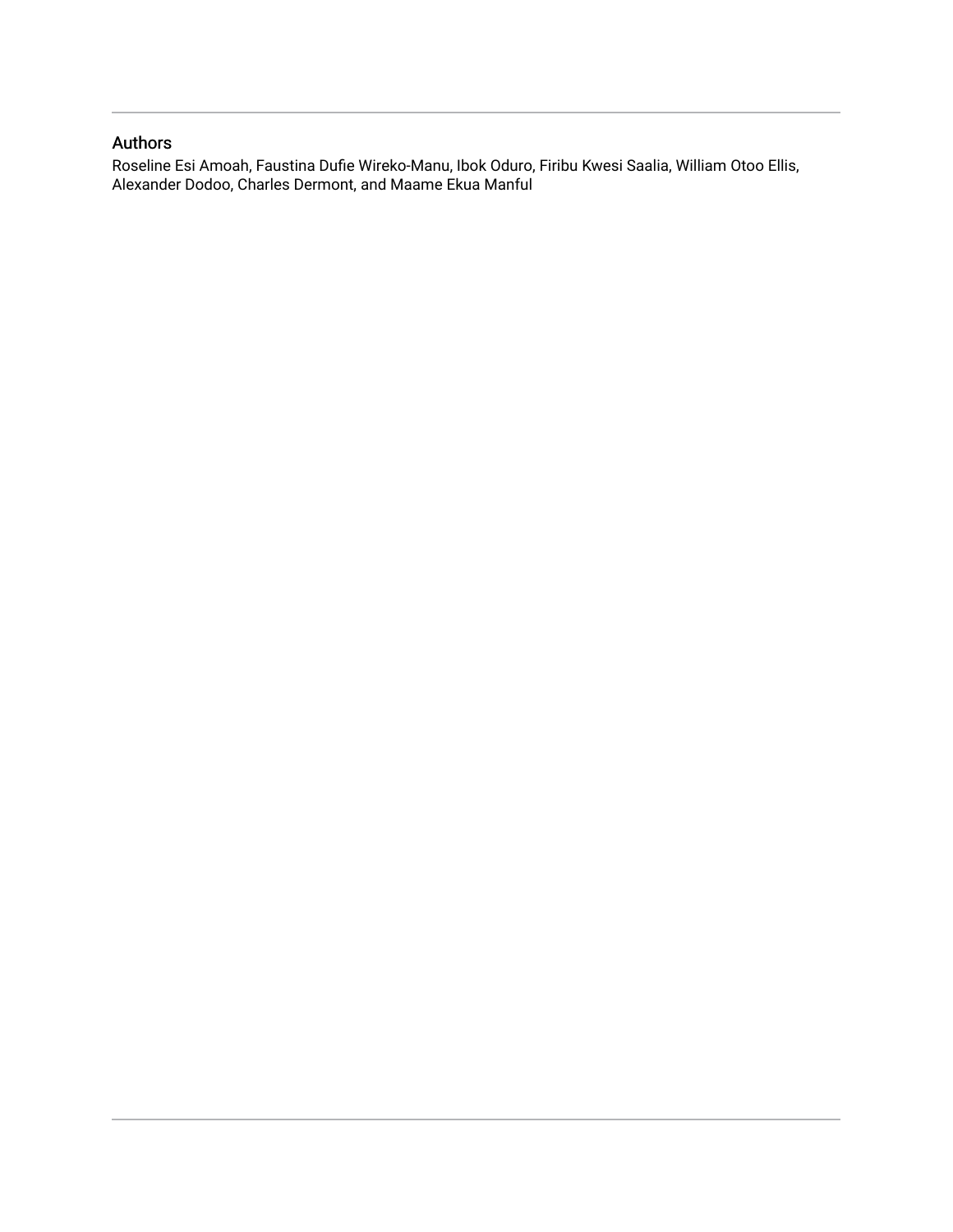

## *Research Article*

# **Effects of Pretreatment and Drying on the Volatile Compounds of Sliced Solar-Dried Ginger (***Zingiber officinale* **Roscoe) Rhizome**

**Roseline Esi Amoah , <sup>1</sup> Faustina Dufie Wireko-Manu , <sup>2</sup> Ibok Oduro [,](https://orcid.org/0000-0003-3731-2684) 2 Firibu Kwesi Saalia , <sup>3</sup> William Otoo Ellis , <sup>2</sup> Alexander Dodoo , <sup>1</sup> Charles Dermont , 4 and Maame Ekua Manful [5](https://orcid.org/0000-0002-3301-6450)**

*1 Ghana Standards Authority, Accra PMB MB 245, Ghana*

*2 Department of Food Science and Technology, Kwame Nkrumah University of Science and Technology, Kumasi, Ghana 3 Department of Food Process Engineering, P. O. Box LG 77, University of Ghana, Legon, Accra, Ghana*

*4 Graduate School of Agriculture and Bioengineering, JUNIA ISA, Lille, France 5 School of Food Science and Environmental Health, Technological University Dublin, Dublin, Ireland*

Correspondence should be addressed to Roseline Esi Amoah; [rosarchie@yahoo.com](mailto:rosarchie@yahoo.com)

Received 14 October 2021; Revised 2 December 2021; Accepted 10 December 2021; Published 8 January 2022

Academic Editor: Flora V. Romeo

Copyright © 2022 Roseline Esi Amoah et al. This is an open access article distributed under the [Creative Commons Attribution License](https://creativecommons.org/licenses/by/4.0/), which permits unrestricted use, distribution, and reproduction in any medium, provided the original work is properly cited.

Ginger (*Zingiber officinale* Roscoe) rhizomes are mostly used as spice and medicine due to their high aroma intensity and medicinal bioactive compounds. However, the volatile compounds of ginger, partly responsible for its aroma and medicinal properties, can be affected by the pretreatment, drying method, and extraction processes employed. The objective of this study was to assess the effects of pretreatment and drying on the volatile compounds of yellow ginger variety at nine months of maturation. The effect of potassium metabisulfite (KMBS) and blanching pretreatment and drying on the volatile compounds of ginger using head space solid-phase microextraction with GCMS/MS identification (HS-SPME/GCMS/MS) was investigated. KMBS of concentrations 0.0 (control), 0.1, 0.15, 0.2, and 1.0% and blanching at 50°C and 100°C were used for pretreatment and dried in a tent-like concrete solar (CSD) dryer and open-sun drying (OSD). The different concentrations of KMBS-treated fresh ginger rhizomes did not result in any particular pattern for volatile compound composition identification. However, the top five compounds were mostly sesquiterpenes. The 0.15% KMBS-treated CSD emerged as the best pretreatment for retaining *α*-zingiberene, *β*-cubebene, *α*-farnesene, and geranial. %e presence of *β*-cedrene, *β*-carene, and dihydro-*α*-curcumene makes this study unique. The 0.15% KMBS pretreatment and CSD drying can be adopted as an affordable alternative to preserve ginger.

#### **1. Introduction**

Ginger (*Zingiber officinale* Roscoe) is a rhizome of the aromatic Zingiberaceae family mainly used as a spice [[1\]](#page-8-0). It possesses strong pungent [\[2](#page-8-0)] and unique flavour components which are dominated by *α*-zingiberene, *α*-curcumene, *α*-farnesene, *β*-sesquiphellandrene, *β*-bisabolene, geranial, and neral or Citral [\[3\]](#page-8-0). It is also used as herbal medicine due to its phenolic components such as gingerol, paradol, shogaol, and zingerone [\[4\]](#page-8-0). The amounts of these flavour components vary widely depending on the variety and processing methods used on the rhizome, especially the extraction and detection methods [\[5\]](#page-8-0). The subterranean environment of the rhizome before harvest

subjects it to microbial contamination [\[6\]](#page-8-0), and this requires pretreatment in addition to regular cleaning protocols to reduce the microbial load [[1\]](#page-8-0). Several pretreatment methods involving the use of both chemical (sodium hydroxide (NaOH)), sodium chloride (NaCL), potassium hydroxide (KOH), sulfites, sodium metabisulfites (NaMBS), and potassium metabisulfites (KMBS)) and physical (thermal blanching (hot water, steam, superheated steam, etc.)) treatment have been applied to foods. In addition, nonthermal treatments such as ultrasound and freezing [\[1](#page-8-0)] have been applied to agricultural produce during processing such as drying with varying effects on the product characteristics and on consumer acceptability of the final product. Apart from reducing microbial load,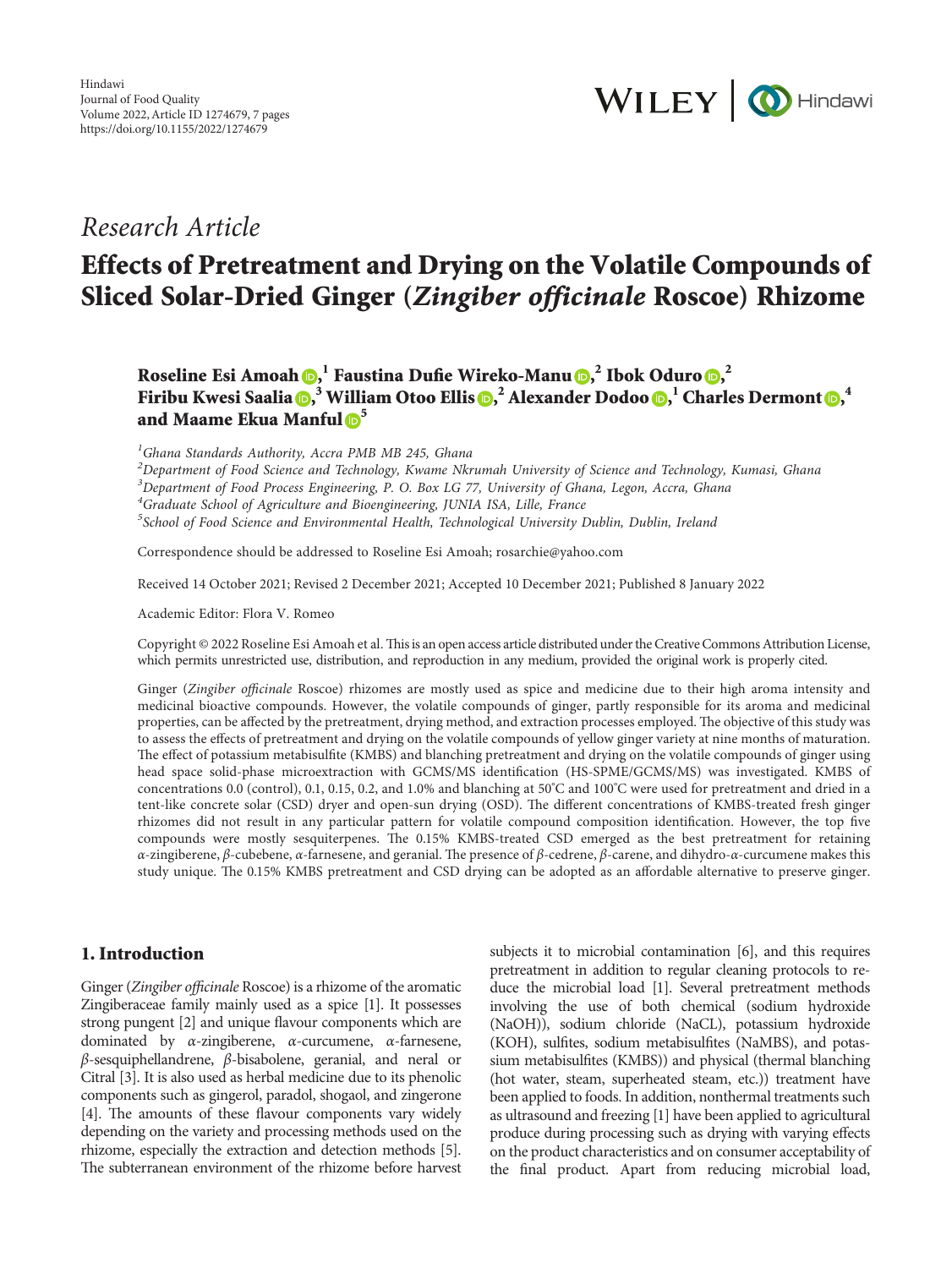pretreatment of agricultural produce is frequently done to minimize colour and or texture changes during drying [\[1\]](#page-8-0). Blanching of ginger has been done at a temperature of 70°C for a maximum duration of 30 min which reduced the pungent compound, gingerol, drastically [\[7\]](#page-8-0). The ginger volatile oils containing the flavour components are also reduced upon heat treatment just as the gingerol responsible for the pungency [\[8, 9](#page-8-0)]. A pretreatment method that has frequently been used for agricultural produce including ginger without heat application is the use of dilute potassium metabisulfite (KMBS). Washing in dilute potassium metabisulfite has the additional advantage of reducing the microbial load as well as increasing the antioxidant activity of the product. It also partly preserves the ginger flavour compounds [\[10\]](#page-8-0).

In addition to producing dried ginger of acceptable microbial safety, colour, and texture, the pretreatment and drying methods used must also preserve the volatile compounds. Flavour components in any food product are affected by the drying method [[9, 11](#page-8-0)]. Harsh drying methods that use elevated temperatures beyond 60°C may negatively affect the flavour of ginger [[8, 9](#page-8-0), [12](#page-8-0)]. Hence, the use of pretreatment and drying methods in the processing of ginger rhizomes must be carefully selected to achieve dried ginger which contains the dominant volatile compounds.

The methods for extraction and analyses of volatile compounds are also important. Solid-phase microextraction (SPME) is a simple, sensitive, and solvent-free technique which integrates sampling, isolation, and concentration of analytes from samples into a single-step process making it a fast and inexpensive sampling method [\[13\]](#page-8-0). Head space solid-phase microextraction (HS-SPME) is a method used in determining the flavour compounds of several products including ginger oil. Yang et al. [[14](#page-8-0)] analysed oven-dried ginger by HS-SPME and detected chiefly *α*-zingiberene (26.4%), sesquiphellandrene (10.2%), *β*-phellandrene (10.0%), camphene (7.6%), geranial (6.6%), *α*-curcumene (6.0%), and *β*-bisabolene (5.4%). Similar work repeated with varying oven temperatures and drying methods, such as microwave drying, freeze drying, silica gel drying, and vacuum drying, detected similar top 5 volatile compounds but with varying concentrations [[3](#page-8-0), [11\]](#page-8-0).

In most African countries and other tropical developing economies, industrial drying mostly involves the use of electrical energy which comes with additional cost, while most traditional approaches use open-sun drying. However, the solar drying approach could be an alternative process relative to the opensun drying. Solar drying has the advantage of reducing microbial load and environmental contamination associated with opensun drying [\[15](#page-8-0)]. Nonetheless, there is a paucity of data on the effects of solar drying and pretreatment on the flavour profile of ginger rhizomes. Thus, this study assessed the effects of pretreatment (soaking in dilute solutions of potassium metabisulfite (KMBS) and blanching) and drying on the volatile compounds of yellow ginger variety at nine months of maturation.

#### **2. Materials and Methods**

*2.1. Source of Raw Materials.* Eighty kilograms (80 kg) of fresh yellow ginger rhizomes at nine months of maturity were purchased from an outgrower in the ginger producing areas of Nkawie in the Ashanti region of Ghana. This is a town situated on latitude of  $6° 39'$ 59.99" N and longitude of  $-1^{\circ}$  48' 59.99" W. The fresh ginger rhizomes were transported (6 hours) to the laboratory packed in a perforated nylon sack (to facilitate aeration).

2.2. Washing and Pretreating Fresh Ginger. The fresh raw ginger was soaked in water for two hours to remove the adhering sand/debris and washed vigorously three times each time with fresh water. The washed ginger rhizomes were sliced manually with a kitchen knife to a thickness of 3–5 mm. The sliced ginger was washed again in water. The sliced ginger was divided into seven parts; four parts were soaked separately in 0.1%, 0.15%, 0.2%, and 1.0% potassium metabisulfite (KMBS) concentrations for 5 minutes. Another one part was soaked in water for 5 minutes serving as control. The final two parts were blanched at 50°C and 100°C temperatures for 5 minutes and 60 seconds, respectively. The pretreated sliced ginger rhizomes were drained separately and sampled for analyses of the volatile compounds' composition using HS-SPME/GCMS.

2.3. Drying of Fresh Washed Sliced Ginger. The remaining sliced ginger of each pretreatment was divided into two parts: one part was dried in the concrete solar dryer (CSD) (Figure [1\)](#page-4-0) and the other part was dried in the open sun (OSD) for five days. The temperatures and humidity ranged 29.0–52.50°C; 27–91.5% RH, and 28.0–55.5°C; 29.5–90.5% RH for the CSD and OSD, respectively, using a digital temperature-humidity data longer (HOBO pro v2 digital logger (Model U23-001, USA) (Appendix [1\)](#page-8-0). The dried sliced ginger was further analysed for volatile compounds composition using HS-SPME/GCMS.

#### *2.4. Preparation of Ginger for the Head Space Solid-Phase Microextraction (HS-SPME) Analysis*

*2.4.1. Pulverising and Milling of Ginger.* All pretreated and untreated fresh ginger rhizomes were pulverised using a Moulinex blender (DPA141/35H-0517 R, France) for approximately 45 s and used for analysis. Pretreated and untreated sliced dried ginger were milled to pass through a sieve size of 1 mm using Moulinex mill (DPA141/35H-0517 R, France). The pulverized fresh and milled dried ginger samples were stored in plastic vials at −18°C until used for analysis.

*2.4.2. HS-SPME/Gas Chromatography-Mass Spectrometry (GC-MS) Analysis.* The choice of an SPME fibre is essential because it may affect the type of compounds isolated. According to Ding et al. [[11](#page-8-0)], a 100 *µ*m polydimethylsiloxane (PDMS) fibre proved to be the most useful in the extraction of ginger volatiles when compared to 30 *μ*m PDMS, 75 µm carboxen polydimethylsiloxane (Carboxen PDMS), and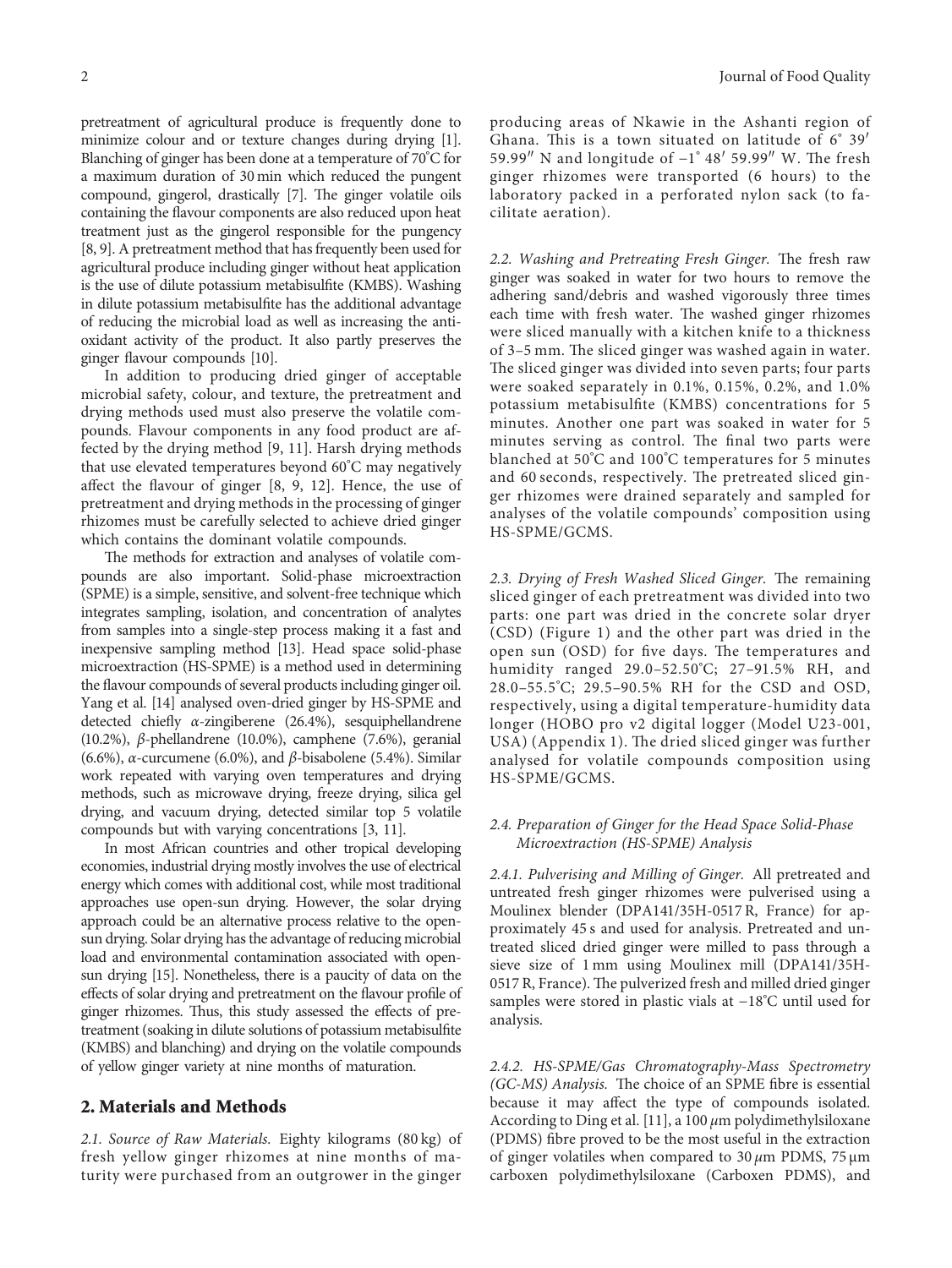<span id="page-4-0"></span>

FIGURE 1: Pictorial representation of the concrete solar dryer (CSD).

TABLE 1: Major volatile compounds detected in pretreated sliced fresh yellow ginger rhizome.

|                      | Compound name                     | Fraction (%)                          |        |        |        |        |                          |                 |  |
|----------------------|-----------------------------------|---------------------------------------|--------|--------|--------|--------|--------------------------|-----------------|--|
| Retention time (min) |                                   | Potassium metabisulfite concentration |        |        |        |        | Blanching<br>temperature |                 |  |
|                      |                                   | Control                               | 0.10%  | 0.15%  | 1%     | 0.20%  | $50^{\circ}$ C           | $100^{\circ}$ C |  |
| 8.69                 | $\alpha$ -Pinene                  |                                       |        |        |        | 1.346  |                          |                 |  |
| 8.98                 | Camphene                          | 0.008                                 | 2.644  | 2.139  | 1.786  | 5.178  | 0.029                    |                 |  |
| 10.85                | $\alpha$ -(E)-Sabinene hydrate    | 0.015                                 | 4.136  | 3.417  | 3.706  | 6.196  | 0.050                    | 0.099           |  |
| 15.16                | Neral                             |                                       |        |        |        | 1.351  |                          |                 |  |
| 15.18                | $cis-Z-\alpha-bisabolene$ epoxide |                                       |        | 1.235  |        |        |                          |                 |  |
| 15.19                | 2,6-Octadienal, 3,7-dimethyl (Z)  |                                       |        |        |        |        | 0.032                    |                 |  |
| 15.73                | Geranial                          | 0.008                                 | 2.647  | 2.231  |        | 3.156  | 0.037                    | 0.052           |  |
| 15.74                | Dill-apiole                       |                                       |        | 2.298  |        |        |                          |                 |  |
| 21.99                | $\alpha$ -Curcumene               | 0.014                                 | 4.192  | 32.920 | 4.294  | 16.827 | 0.488                    | 0.665           |  |
| 22.18                | Germacrene D                      |                                       | 2.301  |        |        |        | 0.030                    | 0.051           |  |
| 22.22                | $\alpha$ -Cubebene                | 0.015                                 |        |        | 2.600  | 3.519  |                          |                 |  |
| 22.61                | $\alpha$ -Zingiberene             |                                       | 32.983 |        | 13.935 |        |                          |                 |  |
| 22.62                | Dihydro- $\alpha$ -curcumene      | 99.768                                |        |        | 33.943 | 5.718  |                          | 97.898          |  |
| 22.87                | $\alpha$ -Farnesene               | 0.040                                 | 12.149 | 11.103 |        |        | 0.154                    | 0.266           |  |
| 23.03                | $\alpha$ -Bisabolene              | 0.040                                 | 5.885  |        | 8.089  | 10.686 | 98.821                   |                 |  |
| 23.07                | $\alpha$ -Bisabolene              |                                       |        | 7.648  |        |        |                          |                 |  |
| 23.20                | (+)-Epibicyclosesquiphellandrene  |                                       |        |        | 0.983  |        |                          |                 |  |
| 23.48                | $\delta$ -Carene                  |                                       |        | 15.441 |        |        |                          |                 |  |
| 23.52                | $\alpha$ -Cedrene                 | 0.046                                 | 15.614 | 4.171  | 16.213 | 21.543 | 0.201                    | 0.159           |  |
| 24.75                | $\gamma$ -Gurjunene               | 0.006                                 | 0.945  |        | 0.723  |        |                          |                 |  |
| 26.17                | Zingerone                         |                                       |        |        |        |        |                          | 0.037           |  |

65 *μ*m polydimethylsiloxane divinylbenzene (PDMS-DVD). The volatile components of ginger samples were extracted by head space solid-phase microextraction (HS-SPME) with a 100 µm length PDMS fibre column (Supelco, USA). Preliminary analysis on this fibre gave an optimum temperature of 50° C at 23 min extraction time for *α*-zingiberene, *α*-farnesene, *α*- curcumene, *β*-bisabolene, and *β*-cedrene.

Approximately 1 g of pulverised fresh ginger or milled dried ginger was weighed into a 10 mL amber glass vial. The fibre of 100 *μ*m diameter was manually inserted into the septum of the amber glass vial in the hot air oven at 50°C for 23 min and allowed for adsorption. The fibre was removed after adsorption and manually injected into the Gas Chromatography-Mass Spectrometry (GCMS) (Varian CP-3800/3380, Walnut Creek, CA 94598 United States of America).

The Gas Chromatography coupled to Mass Spectrometry (GC-MS/MS) was used to identify the major compounds of the dried ginger. A Varian VF-1 ms capillary column  $(30 \text{ m} \times 0.25 \text{ mm})$  attached to a Varian CP 3800 gas chromatography and a Varian Saturn 2000 spectrometry was used for the separation of the various components. The temperature gradient was as follows: 40°C (3 min), 130°C at 7° C/min (3 min), 220°C at 3°C/min (2 min), and 260°C at  $10^{\circ}$ C/min (5 min). The flow rate of the helium gas was 1 mL/ min and the fibre was introduced and injected at 230°C without split (split off). The compounds were identified by comparing the mass spectra of the chromatographs with built-in libraries with authentic standards. The relative percentage amount of each component was calculated by comparing its average peak area with the total area of the dry weight base.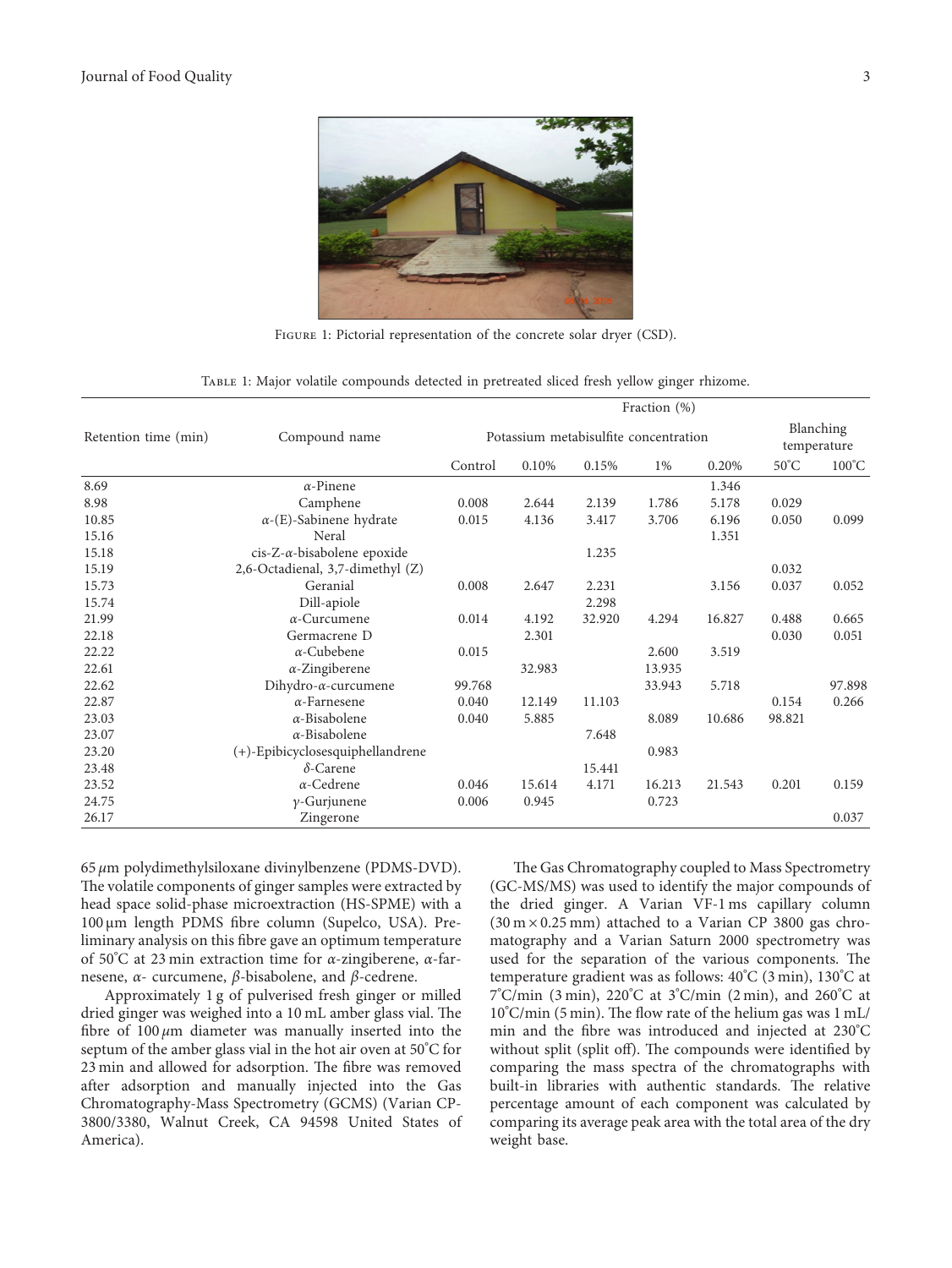<span id="page-5-0"></span>

|                      |                                  | Fraction (%)                          |       |        |        |        |                          |                 |  |  |
|----------------------|----------------------------------|---------------------------------------|-------|--------|--------|--------|--------------------------|-----------------|--|--|
| Retention time (min) | Compound name                    | Potassium metabisulfite concentration |       |        |        |        | Blanching<br>temperature |                 |  |  |
|                      |                                  | $0.0\%$                               | 0.10% | 0.15%  | 0.20%  | 1%     | $50^{\circ}$ C           | $100^{\circ}$ C |  |  |
| 8.69                 | $\alpha$ -Pinene                 |                                       |       |        |        |        | 4.860                    | 0.003           |  |  |
| 8.98                 | Camphene                         | 2.9685                                | 1.32  | 0.005  | 0.007  |        |                          |                 |  |  |
| 10.82                | $\alpha$ -Phellandrene           | 4.3375                                |       |        |        |        |                          |                 |  |  |
| 10.85                | $\alpha$ -(E)-Sabinene hydrate   |                                       | 2.96  | 0.011  |        |        | 3.034                    | 0.006           |  |  |
| 15.16                | Neral                            |                                       | 1.70  |        |        | 0.002  |                          | 0.002           |  |  |
| 15.18                | Z,Z,Z-4,6,9-Nonadecatriene       |                                       |       | 0.005  | 0.007  |        |                          |                 |  |  |
| 15.19                | 2,6-Octadienal, 3,7-dimethyl (Z) |                                       |       |        |        |        | 0.001                    |                 |  |  |
| 15.55                | Borneol                          |                                       |       |        |        | 0.001  |                          |                 |  |  |
| 15.73                | Geranial                         | 2.5272                                | 2.61  | 11.718 | 0.017  | 3.122  | 0.003                    | 0.003           |  |  |
| 15.74                | Dill-apiole                      |                                       |       | 0.005  |        |        |                          |                 |  |  |
| 21.29                | $\alpha$ -Farnesene              | 0.0055                                |       |        |        |        |                          |                 |  |  |
| 21.99                | $\alpha$ -Curcumene              | 5.9425                                | 4.89  |        | 0.008  | 4.888  | 0.006                    | 6.433           |  |  |
| 22.18                | Germacrene D                     | 2.5849                                | 2.86  | 0.081  | 0.115  |        | 2.964                    |                 |  |  |
| 22.22                | $\alpha$ -Cubebene               |                                       |       | 31.813 | 44.703 | 3.462  |                          | 0.003           |  |  |
| 22.61                | $\alpha$ -Zingiberene            |                                       |       | 19.377 | 0.028  |        |                          |                 |  |  |
| 22.62                | Dihydro- $\alpha$ -curcumene     | 39.719                                | 41.40 |        |        | 41.017 | 43.035                   | 44.523          |  |  |
| 22.87                | $\alpha$ -Farnesene              | 15.536                                | 16.20 |        |        | 17.073 | 16.459                   | 17.137          |  |  |
| 23.03                | $\alpha$ -bisabolene             | 9.2911                                | 9.69  |        |        | 10.194 | 10.130                   | 10.963          |  |  |
| 23.07                | (6R,7R)-bisabolene               |                                       |       | 36.948 | 55.046 |        |                          |                 |  |  |
| 23.20                | Epibicyclosesquiphellandrene     |                                       |       |        |        | 0.002  |                          |                 |  |  |
| 23.52                | $\alpha$ -Cedrene                | 17.073                                | 19.14 |        |        | 20.231 | 19.490                   | 20.911          |  |  |
| 24.75                | $\gamma$ -Gurjunene              |                                       |       |        | 0.012  |        |                          |                 |  |  |
| 26.17                | Zingerone                        |                                       |       |        | 0.004  |        |                          |                 |  |  |

Table 2: Major volatile compounds detected in pretreated sliced solar dried yellow ginger rhizome.

#### **3. Results and Discussion**

The major volatile compounds identified are presented in Tables [1–](#page-4-0)[3](#page-6-0) and the HS-SPME/GCMS chromatograms in Appendix [2](#page-8-0). The fresh control retained chiefly dihydro*α*-curcumene (99.78%), which is quite different compared to the compounds retained in the KMBS-pretreated fresh ginger rhizomes. Potassium metabisulfite-treated fresh ginger samples recorded *α*-Curcumene, *α*-Zingiberene, *β*-Cedrene, *σ*-Carene, *α*-Bisabolene, and *β*-Bisabolene in different quantities as shown in Table [1](#page-4-0).

The preservation of dihydro-*α*-curcumene (99.78%) as the major component in the fresh sample was totally different from the findings of similar work done [[11](#page-8-0)] that detected compounds such as *α*-zingiberene (28.12%), *β*-citral (15.71%), *α*-farnesene (6.90%), *β*- sesquiphellandrene (7.65%), and  $\alpha$ -curcumene (2.84%). The difference may be attributed to the differences in methodology and the source of the ginger. On the other hand, the samples treated with KMBS shared similar volatile compounds, especially 0.1% which had higher *α*-Zingiberene (33%) and *α*-Farnesene (12.15%) compared to the findings of Ding et al. [\[11](#page-8-0)]. Again, the retaining of high dihydro-*α*-curcumene which has the same molecular weight and formula as *α*-zingiberene in the control (0.0% KMBS) may be due to harsh extraction conditions and possibly the temperature. *α*-zingiberene is a sesquiterpene compound, unique to ginger, and was retained in 0.1% and 1.0% KMBS-treated fresh ginger in quantities of 33% and 13.94%, respectively. The use of different concentrations of KMBS to pretreat the ginger

rhizome did not show any particular pattern in the isolation of volatile compounds as the concentrations increased from 0.1% to 1.0%; however, the presence of *α*-zingiberene in higher quantities in the 0.1% KMBS-treated fresh ginger makes it more superior than the other concentrations and even the control of this study [\[16](#page-8-0)]. This shows that KMBS pretreatment had more diversified top five volatile compounds than the control.

The control of the fresh sample behaved similarly to the blanched samples by detecting one major volatile compound. The 100°C sample retained dihydro-α-curcumene as the major component (97.9%) just as the control, while the 50°C blanched sample had *β*-Bisabolene as the major component (98.8%). This could affect the flavour of the blanched samples immensely because the compounds preserved in a ginger sample together contribute to its unique flavour. The blanching temperature of 50°C and 100°C were chosen based on the loss of gingerol beyond heat application of 60°C [[12\]](#page-8-0); also the traditional processors boil the ginger rhizomes for 10 min to cure it before drying, hence 100°C to ascertain its effect. The preservation of one major dominant volatile compound in the fresh and blanched ginger rhizome of this study is similar to the findings of some work done [[17\]](#page-8-0) retaining zerumbone (85–87%) as the single major volatile compound in fresh ginger rhizomes using the hydrodistillation method.

The effect of drying on the volatile compounds is shown in the differences between the fresh control and the control solar dried and open-sun-dried samples. The fresh control detected only dihydro-*α*-curcumene (99.8%) as shown in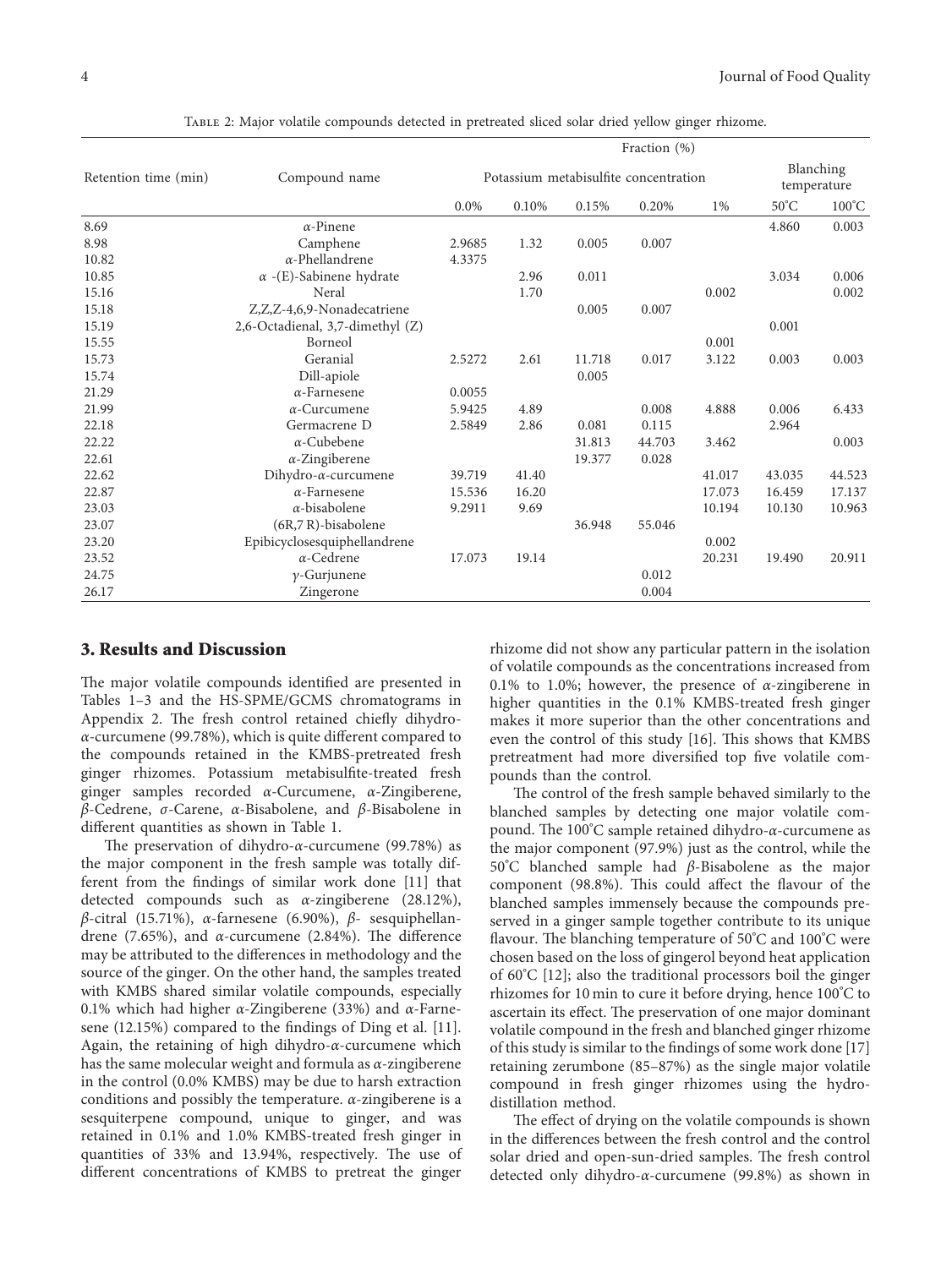<span id="page-6-0"></span>

|                      |                                                         | Fraction $(\%)$                       |        |        |        |        |                          |                 |  |
|----------------------|---------------------------------------------------------|---------------------------------------|--------|--------|--------|--------|--------------------------|-----------------|--|
| Retention time (min) | Compound name                                           | Potassium metabisulfite concentration |        |        |        |        | Blanching<br>temperature |                 |  |
|                      |                                                         | Control                               | 0.10%  | 0.15%  | 0.20%  | 1%     | $50^{\circ}$ C           | $100^{\circ}$ C |  |
| 8.69                 | $\alpha$ -Pinene                                        |                                       |        |        |        |        |                          |                 |  |
| 8.98                 | Camphene                                                | 2.1371                                | 0.003  | 4.292  | 5.547  | 0.003  | 1.333                    | 0.003           |  |
| 10.89                | trans-4-Thujanol                                        | 4.1767                                | 5.338  | 5.893  | 8.300  | 0.006  | 1.992                    | 4.866           |  |
| 15.16                | Neral                                                   | 0.0014                                |        |        |        |        |                          |                 |  |
| 15.19                | 2,6-Octadienal, 3,7 -dimethyl (Z)                       |                                       | 0.002  |        |        |        | 0.001                    | 0.001           |  |
| 15.55                | Borneol                                                 |                                       |        |        |        |        |                          |                 |  |
| 15.73                | Geranial                                                | 2.6124                                | 0.003  | 0.003  | 0.004  | 0.003  | 0.001                    | 0.002           |  |
| 21.99                | $\alpha$ -Curcumene                                     | 5.9455                                | 6.917  | 6.052  | 9.391  | 0.009  | 2.656                    | 5.681           |  |
| 22.18                | Germacrene D                                            |                                       |        |        | 0.004  |        |                          | 0.003           |  |
| 22.22                | $\alpha$ -Cubebene                                      | 2.7886                                | 0.003  | 0.003  |        | 0.004  | 1.149                    |                 |  |
| 22.61                | 1,3, 6,10-Dodeca tetraene, 3, 7,11-trimethyl $(Z, E)$ - |                                       |        | 40.171 |        |        |                          |                 |  |
| 22.61                | $\alpha$ -Zingiberene                                   | 39.641                                |        |        |        |        |                          |                 |  |
| 22.62                | Dihydro- $\alpha$ -curcumene                            |                                       | 41.941 |        | 6.326  | 58.085 | 17.546                   | 42.915          |  |
| 22.87                | $\alpha$ -Farnesene                                     | 15.57                                 | 16.653 | 15.126 | 25.222 | 0.023  | 62.812                   | 16.487          |  |
| 23.03                | $\alpha$ -Bisabolene                                    | 9.3904                                | 10.091 | 9.633  | 15.520 | 14.397 | 4.250                    | 10.215          |  |
| 23.52                | $\alpha$ -Cedrene                                       | 17.72                                 | 19.032 | 18.813 | 29.651 | 27.440 | 8.252                    | 19.811          |  |
| 36.52                | Caryophyllene oxide                                     |                                       |        |        | 0.004  | 0.002  |                          |                 |  |

Table 3: Major volatile compounds detected in pretreated sliced open-sun dried yellow ginger rhizome.

Table [1,](#page-4-0) but the solar dried and open-sun-dried samples showed differences in the top 5 compounds detected. In the CSD samples, compounds detected were dihydro-*α*-curcumene (39.72%), *α*-farnesene (15.54%), *β*-bisabolene (9.69%), *α*-curcumene (5.94%), and *β*-phellandrene (4.34%) as shown in Table [2.](#page-5-0)

The detected compounds were different from the findings of one study that [[14\]](#page-8-0) reported mainly zingiberene, *β*-sesquiphellandrene, *α*-farnesene, and *β*-bisabolene or *α*-curcumene from air-dried ginger rhizome using the same fibre but different temperature and extraction time. The CSD samples also showed remarkable differences between the findings of some studies done  $[3, 11]$  $[3, 11]$  $[3, 11]$ . They reported that drying increased or decreased certain volatile compounds affecting the overall flavour. Irrespective of the drying method employed in their study, similar dominant volatile compounds were isolated but in different quantities. Therefore, the observed differences in findings of this study relative to the other studies may be attributed to differences in extraction time and temperature [[14\]](#page-8-0) and/or variety of ginger. The results also showed differences between the CSD and OSD compounds, with about 40% of *α*-zingiberene  $(39.64%)$  being retained in OSD. The presence of this compound is the mark of quality making the difference quite remarkable. The following compounds were also isolated: *α*-curcumene (5.95%), *α*-farnesene (15.57), *β*-bisabolene  $(9.39\%)$ , and trans-4-thujanol  $(4.18\%)$  (Table 3). Thus, the characteristics of the OSD samples in terms of active compound composition were relatively more like the findings of Yang et al. [\[14](#page-8-0)], in retaining compounds such as *α*-zingiberene (53.12%), curcumene (4.9%), *α*-farnesene (8.61), *β*-bisabolene (5.98%), and *β*-sesquiphellandrene  $(13.03\%)$ , than when compared to the CSD samples. The differences were in the quantities which may be due to the variety and age of ginger rhizome or the differences in

method of extraction as well as the drying methods used [\[5](#page-8-0), [9](#page-8-0), [18\]](#page-8-0). Apart from the top 5 compounds, CSD and OSD shared Camphene (2.97%; 2.145%) and Geranial (2.53%; 2.61%) in similar quantities.

The combination of pretreatment and drying affects the flavour compounds. KMBS is used in preserving the colour [\[19](#page-8-0)] of a product and to reduce and/or prevent microbial proliferation. However, the residual sulfur dioxide  $(SO<sub>2</sub>)$ may affect the final flavour [\[20\]](#page-8-0) underscoring the need for the application of the right concentration. In this study, the results showed that drying and pretreatment affected the volatile compounds isolated, which gives the unique final flavour of the dried ginger rhizome. The  $0.1\%$  and  $1.0\%$ KMBS-treated samples showed minor differences in the top 5 compounds isolated from the fresh and dried samples. These concentrations showed only one compound which was found in the fresh but not in the dried samples. *α*-zingiberene (33%) was isolated in the fresh 0.1% KMBS samples but not in the dried samples. This may have decomposed to dihydro-*α*-curcumene of 41.40% for CSD and of 41.94% for OSD, respectively (Bartley and Foley, 1994). Considering the detected volatile compounds for the 0.1% KMBS-treated samples, the dried samples had higher quantities than the fresh samples such as *β*-cedrene (15.6; 19.14; 19.03%), *α*-farnesene (12.15; 16.20; 16.65%), *β*-bisabolene (5.89; 9.96; 10.09%), and *α*-curcumene (4.19; 4.89; 6.92%) for the fresh, CSD, and OSD, respectively. This agrees with some findings [\[11](#page-8-0)] that drying causes the reduction or increase of certain volatile compounds. For the 1.0% KMBS samples, dihydro-*α*-curcumene, *β*-cedrene, *β*- bisabolene, and *β*-carene were common to the fresh and dried samples but in different quantities as shown in Tables [1–](#page-4-0)3. However, in this treatment, while *α*-Zingiberene (33.9%) was isolated in the fresh samples, *α*-farnesene was peculiar to the dried samples. Both *α*-zingiberene and *α*-farnesene are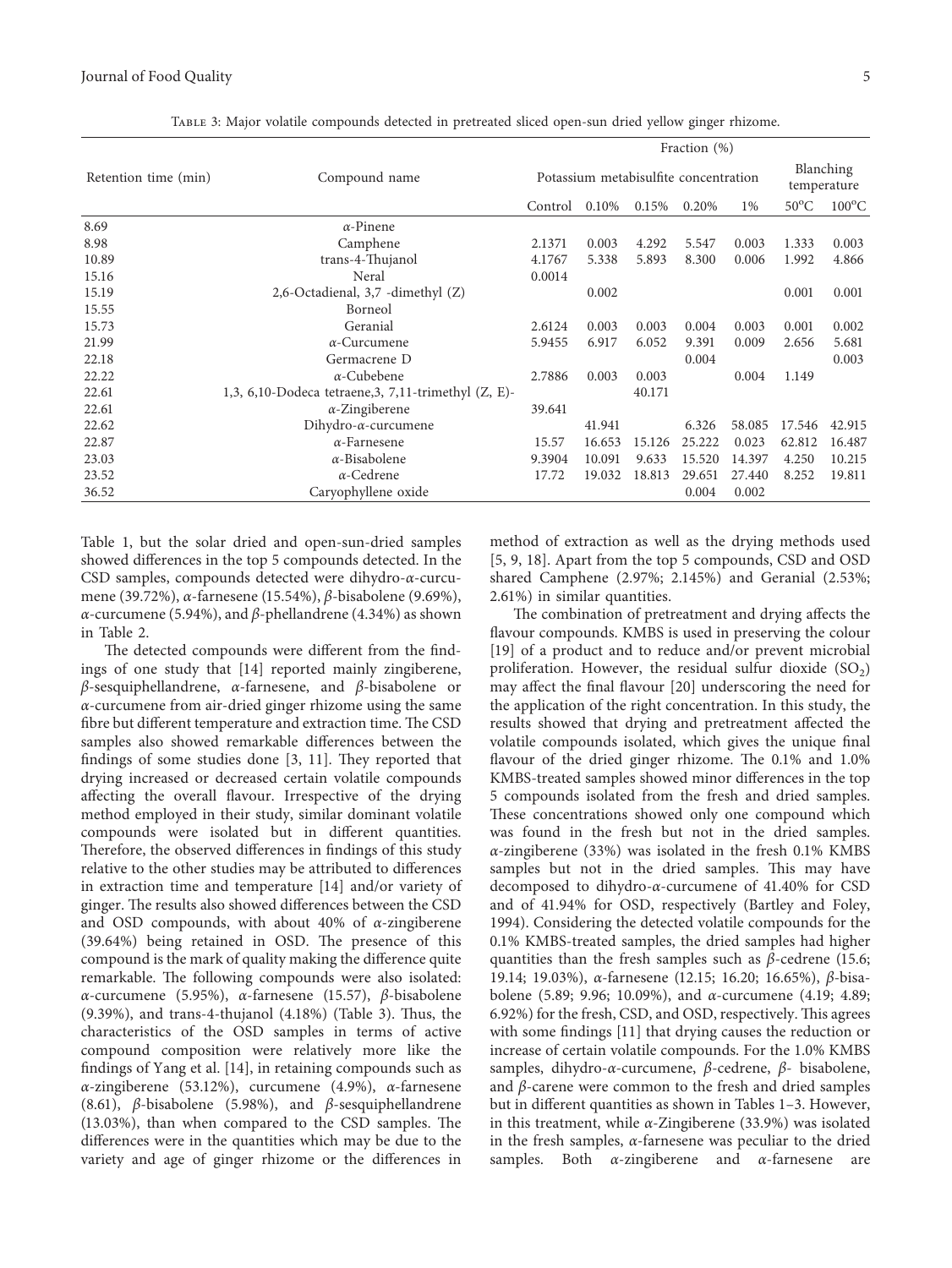sesquiterpenes with the same molecular formula and weight. Therefore, the effect of both KMBS and drying may account for this difference.

The volatile compounds of the 0.15% and 0.2% KMBS-treated samples showed a different pattern relative to the 0.1% and 1.0% KMBS-treated samples. The 0.15% and 0.2% KMBS-treated samples had more differences in the detected compounds. In these treatments, the fresh samples had more similar compounds to the OSD samples than the CSD. *α*-Bisabolene was the only common compound present in the fresh (7.65%) and CSD (36.95%) for the 0.15% KMBS-treated but in the 0.2% KMBS-treated samples, and the fresh samples shared no common compound with the CSD as shown in Tables [1](#page-4-0) to [3.](#page-6-0) The 0.15% fresh samples shared *β*-cedrene (4.17; 18.81%), *α*-farnesene (11.10; 15.13%), and *α*-curcumene (32.9; 6.05%) with the OSD, respectively. The 0.15% KMBS-treated CSD was the only KMBS dried sample that isolated *α*-Zingiberene (19.38%) apart from the OSD dried control which is a mark of good quality ginger oil because it gives the specific ginger aroma [[21](#page-8-0)] as well as compounds such as *α*-bisabolene (36.95%) and geranial (11.72%) which give ginger rhizome the "citrus-like" flavor (Bartley and Foley, 1994). This study reports that 0.15% treated CSD sample is more superior to all dried samples irrespective of the drying method or pretreatment used. Even though the OSD control may be considered superior for having higher *α*-zingiberene (39.64%), research showed that this particular treatment had the highest yeast and mould contamination [[1\]](#page-8-0) which is unsafe for human consumption.

Blanching is a heat treatment that is used mostly to reduce drying time and microbial load. However, the high heat treatment regime for blanching can cause a change in the chemical composition of ginger rhizome, reducing both the pungency and flavour or altering it greatly [\[7\]](#page-8-0). Blanching and drying had a great effect on the volatile compounds. Blanching at 50°C for 5 min and 100°C for 60 s for the fresh samples detected only one major volatile compound which is *α*-Bisabolene (98.82%) and dihydro-*α*-curcumene (97.90%), respectively. On the other hand, the blanched, CSD, and OSD samples showed similar top 5 compounds, namely, dihydro-*α*-curcumene, *β*-cedrene *α*-farnesene, *β*-bisabolene, and *α*-curcumene in spite of the temperature differences. The CSD 50°C samples showed similar compounds in almost equal quantities relative to the CSD 100°C samples (Table [2](#page-5-0)). This implies that the temperature of the blanched samples for CSD did not make much difference in the volatile compound composition as well as the quantities for both temperatures (dihydro-*α*-curcumene (43.04; 44.52%), *β*-cedrene (19.49; 20.91%), *α*-farnesene (16.45; 17.14%), *β*-bisabolene (10.13; 10.96%), and *α*-curcumene (4.89; 6.43%) for 50°C and 100°C, resp.). The pattern was different for the OSD samples for different temperatures as they gave different quantities of volatile compound (Table [3](#page-6-0)).

On the whole, none of the blanched samples, fresh or dried, retained *α*-zingiberene, which is the mark of quality ginger oil using HS-SPME. The absence of *α*-zingiberene from the blanched samples in this study reduces the quality of the samples and as such it is not a recommended choice of pretreatment for ginger.

The presence of *β*-cedrene, *β*-carene, and dihydro*α*-curcumene isolated among the top 5 volatile compounds for the yellow variety makes this study unique from most work done using HS-SPME [[3, 11, 14\]](#page-8-0).

#### **4. Conclusion**

The effect of pretreatment with KMBS resulted in the appearance and disappearance of certain volatile compounds compared to the control. The different concentrations of KMBS treated with fresh ginger did not result in any particular pattern. However, *α*-zingiberene was detected from 0.1% to 1.0% treated samples, which is the mark of quality ginger oil, making 0.1% superior to a higher *α*-zingiberene fraction and recommended for fresh ginger preservation. Both blanched samples of 50°C and 100°C detected only dihydro-*α*-curcumene and *β*-bisabolene, which may affect the overall flavour of the product. Drying alone showed OSD and CSD samples as having similar volatile compounds, yet OSD was seen to be better for detecting a higher *α*-zingiberene fraction. On the other hand, the combination of pretreatment with KMBS and drying or blanching and drying showed the appearance and disappearance as well as increase and/or decrease of certain volatile compounds, which will determine the flavour of the dried ginger rhizomes. The 0.15% KMBS-treated CSD emerged as a better dried pretreatment for retaining *α*-zingiberene, *β*-cubebene, *α*-farnesene, and geranial. None of the blanched dried samples detected *α*-zingiberene using HS-SPME/GCMS/MS and as such it is not a good pretreatment method for ginger rhizomes when flavour preservation is the objective. The tent-like concrete solar dryer can be adopted for commercial ginger drying with 0.15% KMBS pretreatment to preserve the volatile compounds of ginger. The limit of this study lies in the solar drying methods not being as controlled as mechanical dryers would have been. Nonetheless, the study was targeted at farmers and processors as a more affordable ginger preservation method than the mechanical dryers. It is expected that farmers and processors would adopt the use of this cost-effective method. It is also important to consider studies on suitable packaging materials in the future.

#### **Data Availability**

Data are deposited in a repository.

#### **Conflicts of Interest**

The authors declare no conflicts of interest for the content published in this manuscript.

#### **Acknowledgments**

The authors are very grateful to the management of ISA Lille Catholic University, Food Science Department, Lille, France, for making their laboratory facilities available for this research. This work was financially supported by the Ghana Standards Authority, Ghana. The head of the funding